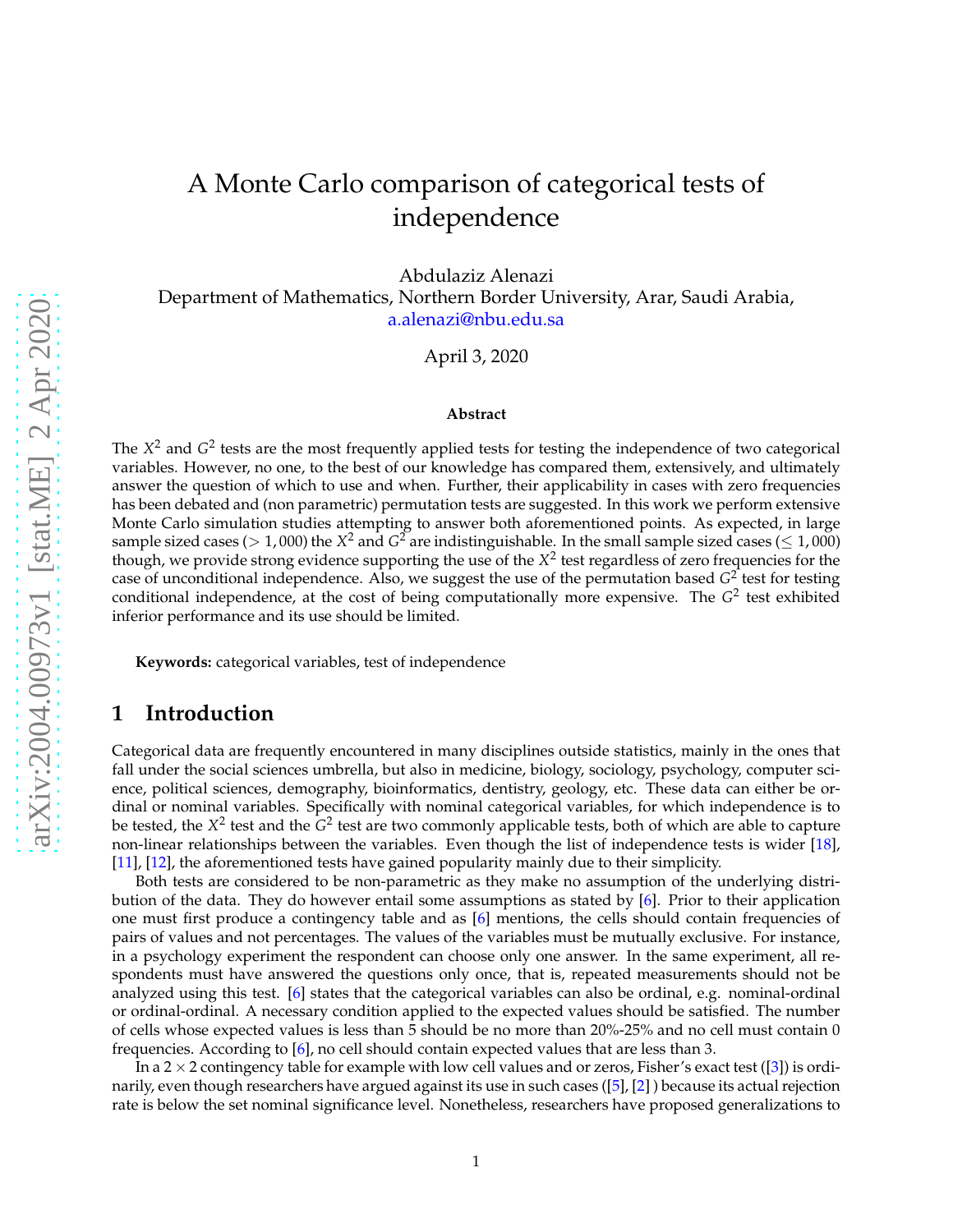$r \times c$  contingency tables ([\[16\]](#page-14-7), [\[7\]](#page-14-8)). Another alternative is to compute the associated p-value using Monte Carlo simulation or random permutations ([\[14\]](#page-14-9)) which is applicable to larger than  $2 \times 2$  contingency tables as well.

The convenience and ease of application of those categorical tests of independence has made them widely applicable in the social sciences ( [\[17\]](#page-14-10)), but also in the computer science and bioinformatics for network construction ( [\[15\]](#page-14-11)). Despite them being so broadly used, no one, to the best of our knowledge, has performed simulation studies in order to give guidance as to which test to use and when. One exception could be [\[14\]](#page-14-9) who showed that the permutations based *G* 2 improves the learning quality of Bayesian networks. Their considered though only the *G* <sup>2</sup> with and without permutations.

The scope of this paper is to provide evidence that the percentage of cells that contain expected values less than 5, is incorrect and should be neglected. In addition, we provide evidence as to when to compute the asymptotic p-value of the *X* <sup>2</sup> or of the *G* <sup>2</sup> and when to rely on the permutation based p-value. The evidence is based on simulation studies we conducted covering multiple scenarios of simple independence and of conditional independence. The simulation studies showed that the *G* <sup>2</sup> performs bad in terms attainment of the type I error, whereas the  $X^2$  test performed better but is not always applicable. The permutations based *G* 2 though, produced satisfactorily results, but only in certain cases.

The next section presents the two aforementioned tests covering both unconditional and conditional independence. Section 3 presents the simulation studies, and section 4 concludes the paper.

# **2 Tests of independence for categorical data**

Suppose we have *n* observations from two categorical variables *X* and *Y* taking discrete values and denote by |*X*| and |*Y*| their cardinalities. The ordinary null and alternative hypotheses are

> $H_0$ : *X* and *Y* are independent *H*<sup>1</sup> : *X* and *Y* are **not** independent

The most famous independence tests for testing the above null hypothesis are the  $X^2$  and the  $G^2$  tests.

## **2.1 The** *X* 2 **test of (unconditional) independence**

The  $X^2$  test was proposed by  $[9]$  and its test statistic is given by

<span id="page-1-0"></span>
$$
X^{2}(X,Y) = \sum_{i,j} \frac{(O_{ij} - E_{ij})^{2}}{E_{ij}^{2}}
$$
 (1)

The *Oij* are the observed frequencies of the *i* − *th* and *j* − *th* values of *X* and *Y* respectively. The *Eij* are their corresponding expected frequencies computed as  $E_{ij} = \frac{O_{i+} O_{+j}}{O_{++}}$  $\frac{D_{i+} - D_{+j}}{D_{i+1}}$ , where  $O_{i+} = \sum_{j=1}^{n} O_{ij}$ ,  $O_{+j} = \sum_{i=1}^{n} O_{ij}$  and  $O_{++} = n$ . Under the independence assumption,  $X^2 \sim \chi^2_{\left(\vert X \vert - 1\right)\left(\vert Y \vert - 1\right)}$ .

## **2.2 The** *G* 2 **test of (unconditional) independence**

The *G*<sup>2</sup> test or *G*-test is simply a log-likelihood ratio test whose statistic is given by [\[1\]](#page-14-13)

<span id="page-1-1"></span>
$$
G^{2}(X,Y) = 2\sum_{i,j} O_{ij} \log \frac{O_{ij}}{E_{ij}}
$$
 (2)

Similarly to the *X*<sup>2</sup> test, under *H*<sub>0</sub>,  $G^2 \sim \chi^2_{\left(\vert X \vert -1 \right) \left( \vert Y \vert -1 \right)}$ .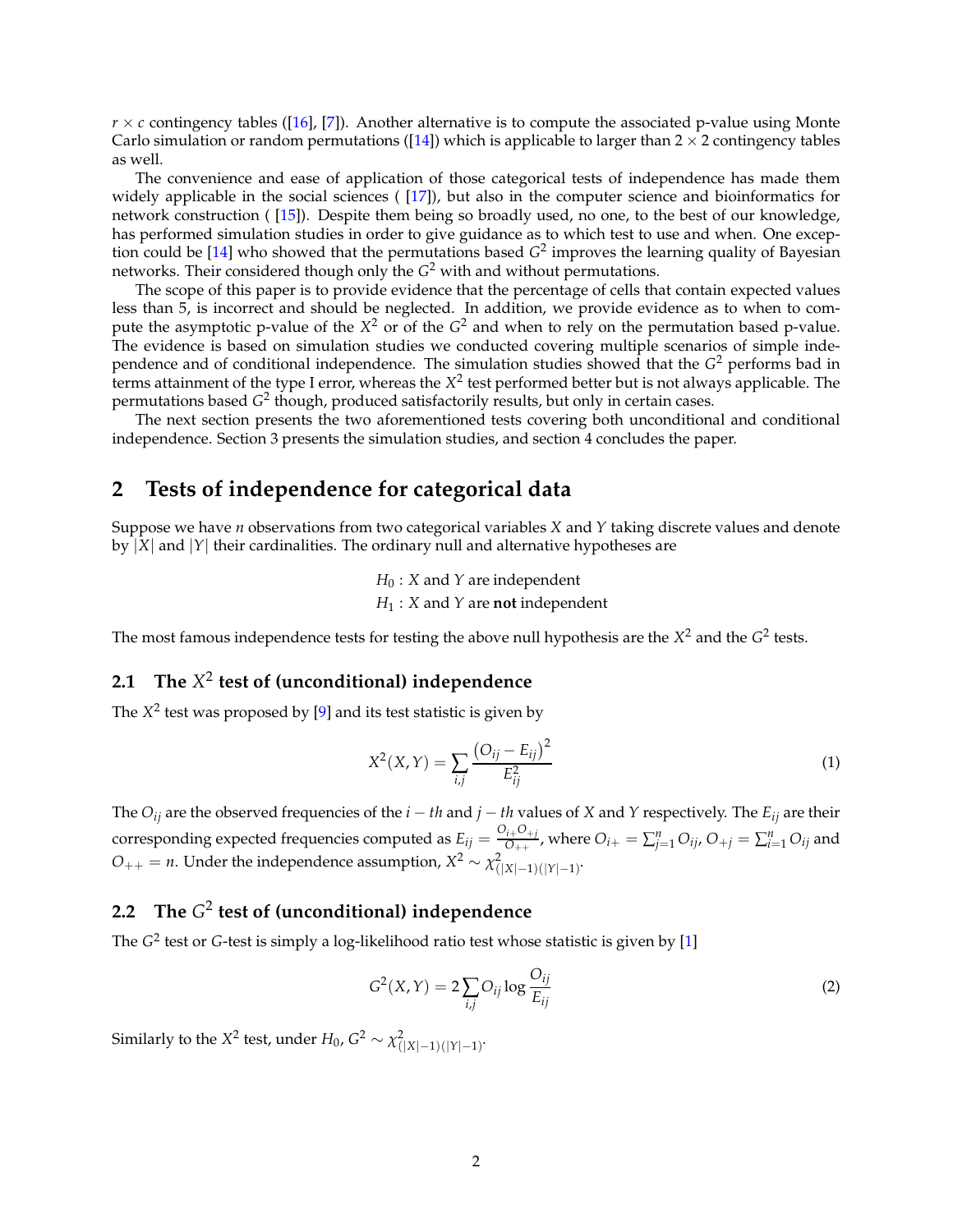## **2.3 The** *X* <sup>2</sup> **and** *G* 2 **-tests of conditional independence**

When we wish to test whether the two variables are independent conditional on one or more variables **Z** null and alternative hypotheses are

*H*<sub>0</sub> : *X* and *Y* are independent conditional on **Z** 
$$
H_1
$$
 : *X* and *Y* are **not** independent conditional on **Z**

and the  $X^2$  and  $G^2$  test statistics are given by [\[1\]](#page-14-13)

<span id="page-2-0"></span>
$$
X^{2}(X, Y|Z) = \sum_{i,j} \frac{(O_{ij|k} - E_{ij|k})^{2}}{E_{ij|k}^{2}}
$$
 and  
\n
$$
G^{2}(X, Y|Z) = 2\sum_{k} \sum_{i,j} O_{ij|k} \log \frac{O_{ij|k}}{E_{ij|k}}
$$
 respectively, (3)

where *k* denotes the *k*-th value of **Z** and |**Z**| indicates the cardinality of **Z**, the total number of values of **Z**. The *Oij* are the observed frequencies of the *i* − *th* and *j* − *th* values of *X* and *Y* respectively for the *k*-th value of **Z**. The  $E_{ij}$  are their corresponding expected frequencies computed as  $E_{ij} = \frac{O_{i+|k}O_{+j|k}}{O_{i+|k}P_{i}|}$  $\frac{O_{i+|k|}}{O_{i+|k|}}$ , where  $O_{i+|k|} =$  $\sum_{j=1}^n O_{ij|k}$ ,  $O_{+j|k} = \sum_{i=1}^n O_{ij|k}$  and  $O_{++|k} = n_k$ . Under the independence assumption,  $X^2 \sim \chi^2_{(|X|-1)(|Y|-1)}$ . Under  $H_0$ , both  $X^2$  and  $G^2$  follow a  $\chi^2_{(|X|-1)(|Y|-1)|\mathbf{Z}|}$ . It becomes clear that [\(1\)](#page-1-0) and [\(2\)](#page-1-1) are special cases of [\(3\)](#page-2-0) when  $\mathbf{Z} = \emptyset$ .

#### **2.4 Permutation based p-values**

The aforementioned test statistics produce asymptotic p-values. Computer intensive methods include Monte Carlo simulations and permutations. In this paper we will rely on permutations to obtain the pvalue. With continuous variables for example, the idea is to distort the pairs multiple times and each time calculate the relevant test statistic (based on Pearson or Spearman). With categorical variables though, extra caution must be taken. Similarly to Fisher's exact test ([\[1\]](#page-14-13)) the permutations must occur in such a way as to keep the row and column totals fixed. The p-value is then computed as the proportion of times the values of the permuted test statistics exceed the value of the test statistic in the original data.

## **2.5** Relationship between the  $X^2$  and the  $G^2$  test

The  $X^2$  test statistic is an approximation of the  $G^2$  using a second order Taylor expansion of the natural logarithm around 0 ([\[4\]](#page-14-14)). Following [\[4\]](#page-14-14) let us write  $O_{ij} = E_{ij} + \tau_{ij}$  and since  $\sum_{i,j} O_{ij} = \sum_{i,j} E_{ij}$  this implies that  $\sum_{i,j}\tau_{ij}=0.$  The  $G^2$  test [\(2\)](#page-1-1) is then given by

$$
G^{2} = 2\sum_{i,j} O_{ij} \log \frac{O_{ij}}{E_{ij}} = 2\sum_{i,j} (E_{ij} + \tau_{ij}) \log \frac{E_{ij} + \tau_{ij}}{E_{ij}} = 2\sum_{i,j} (E_{ij} + \tau_{ij}) \log \left(1 + \frac{\tau_{ij}}{E_{ij}}\right)
$$
  
By expanding  $\frac{\tau_{ij}}{E_{ij}}$  around 0 we obtain  

$$
G^{2} \approx 2\sum_{i,j} (E_{ij} + \tau_{ij}) \left[\frac{\tau_{ij}}{E_{ij}} - \frac{1}{2} \left(\frac{\tau_{ij}}{E_{ij}}\right)^{2} + O\left(\tau_{ij}^{3}\right)\right]
$$

$$
G^{2} = 2\sum_{ij} \tau_{ij} - \sum_{ij} \frac{\tau_{ij}^{2}}{E_{ij}} + O\left(\tau_{ij}^{3}\right) + 2\sum_{ij} \frac{\tau_{ij}^{2}}{E_{ij}} - \frac{1}{2} \sum_{ij} \frac{\tau_{ij}^{3}}{E_{ij}} + O\left(\tau_{ij}^{4}\right)
$$

$$
G^{2} = \sum_{ij} \frac{\tau_{ij}^{2}}{E_{ij}} + O\left(\tau_{ij}^{3}\right) \approx \sum_{ij} \frac{\left(O_{ij} - E_{ij}\right)^{2}}{E_{ij}}
$$

[\[4\]](#page-14-14), [4] mentions that as the difference between  $O_{ij}$  and  $E_{ij}$  increases, the less accurate the above approximation becomes, and *X* <sup>2</sup> will tend to compute erroneous answers, especially in the small sample sized data. Further, since  $X^2$  is an approximation to the  $G^2$ , the former is expected to be less accurate the latter.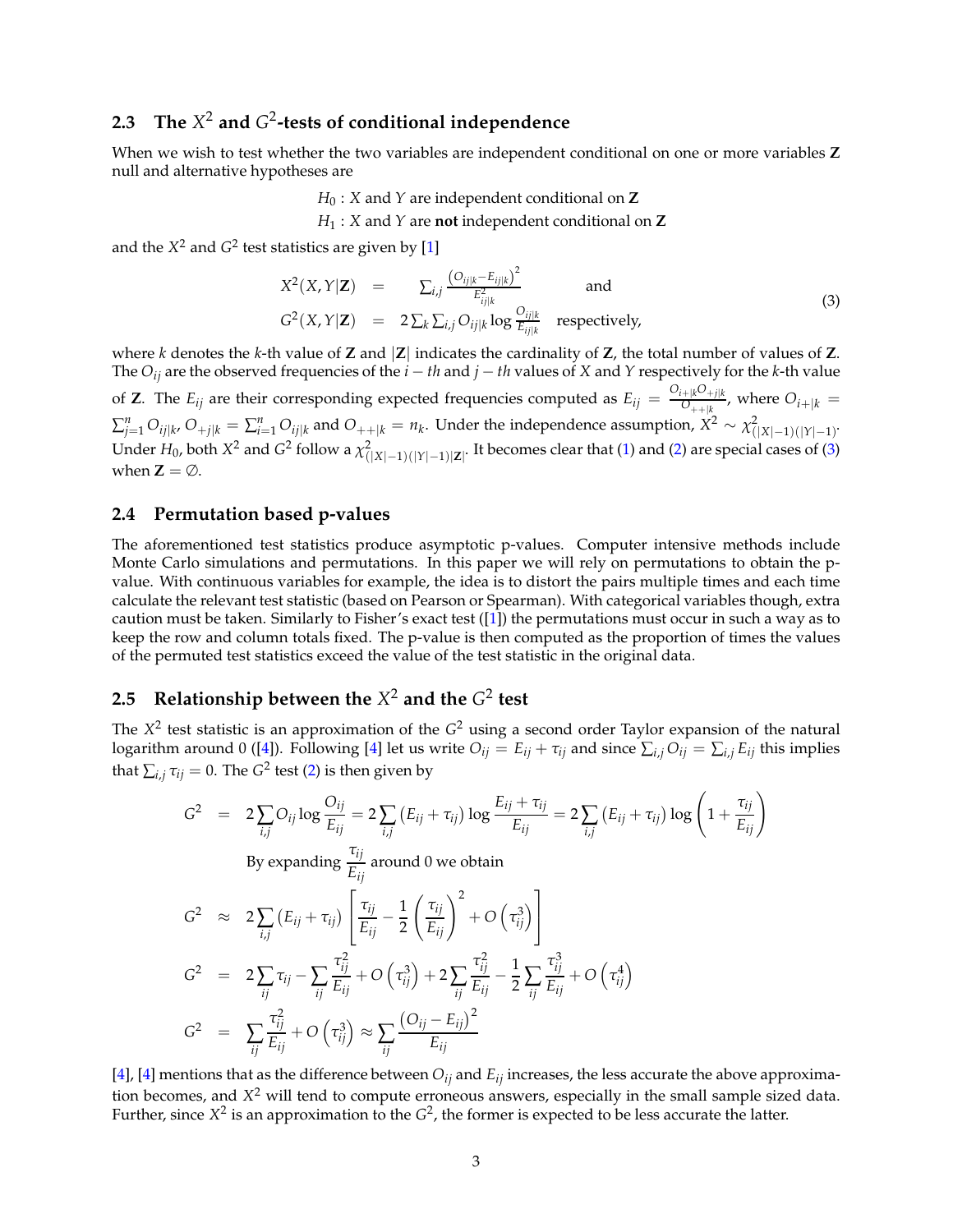#### **3 Simulation studies**

We used R 3.6 ([\[10\]](#page-14-15), [\[10\]](#page-14-15)) and the library *Rfast* ([\[8\]](#page-14-16)) that contains fast implementations of the aforementioned testing procedures. R's built in function *chisq.test* can return a Monte Carlo p-value, but not a permutation p-value, and it is very slow when thousands of tests must be conducted. [\[13\]](#page-14-17) compared some implementations in R, showing that conditional independence testing is faster via Poisson log-linear models. Tests of independence also exist in the R package *coin* ([\[19\]](#page-14-18)) but are not as computationally efficient as the ones in the R package *Rfast*. Computational efficiency was the reason why we did not consider a computer intensive version of the  $X^2$  test and we only used the tests that are available in *Rfast*.

Table [1](#page-3-0) presents an example of the computational cost of each testing procedure. The *G*<sup>2</sup> test is slightly slower than the  $X^2$  test because it involves computation of logarithms. The permutation  $G^2$  test, that performs 999 permutations and computes 999 test statistics, is remarkably fast, as it is at most 2 times slower than R's built in X<sup>2</sup> test which performs only a single test. R's built in *chisq.test* offers the option of a Monte Carlo p-value, but that would be extremely show for our example here. A reasonable estimate of the computational cost of this Monte Carlo p-value would be to multiply the last column of Table [1](#page-3-0) with 999, resulting in more than half an hour.

Table 1: **Time (in seconds)** required by the testing procedures to perform 4950 tests for different sample sizes and cardinalities. The relative computational cost, normalised with response to the  $X^2$  test, appears inside the parentheses.

<span id="page-3-0"></span>

| Sample size  | Cardinalities                      | $\overline{X^2}$ test | $\overline{G^2}$ test | Permutation   | R's built in  |
|--------------|------------------------------------|-----------------------|-----------------------|---------------|---------------|
|              |                                    |                       |                       | $G^2$ test    | $X^2$ test    |
| $n = 100$    | X<br>$=  Y $<br>$=2$               | 0.003(1.00)           | 0.004(1.12)           | 0.867(256.96) | 2.521(746.95) |
| $n = 200$    | $=  Y  = 3$<br>X                   | 0.005(1.00)           | 0.006(1.23)           | 2.655(549.11) | 2.437(504.02) |
| $n = 400$    | X <sub>l</sub><br>$=4$<br>$=  Y $  | 0.007(1.00)           | 0.010(1.48)           | 5.962(860.82) | 3.031(437.59) |
| $n = 800$    | XI<br>$=  Y  = 5$                  | 0.012(1.00)           | 0.019(1.50)           | 6.645(536.00) | 3.426(276.37) |
| $n = 10,000$ | XI<br>$=  Y  = 2$                  | 0.141(1.00)           | 0.136(0.96)           | 3.369(23.87)  | 9.558(67.71)  |
| $n = 10,000$ | $=$ 3<br>X <sub>l</sub><br>$=  Y $ | 0.149(1.00)           | 0.135(0.91)           | 6.576(44.24)  | 10.015(67.38) |
| $n = 10,000$ | X<br>$=4$<br>$=  Y $               | 0.146(1.00)           | 0.144(0.99)           | 10.763(73.93) | 10.355(71.12) |
| $n = 10,000$ | X<br>$=5$<br>$=  Y $               | 0.14(1.00)            | 0.138(0.99)           | 10.7(76.51)   | 10.165(72.68) |

## **3.1** Difference between the  $G^2$  and the  $X^2$  test statistics

Figure [1](#page-7-0) illustrates the average difference between the two test statistics *G* <sup>2</sup> − *X* 2 for a range of sample sizes, in the case of unconditional independence. Figure [1](#page-7-0) contains the differences for small sample sizes, up to 1, 000, and for larger sample sizes, from 1, 000 up to 10, 000. The *G* 2 test statistic is on average greater than the  $X^2$  test statistic and the differences are more pronounced as the cardinalities of the variables increase. This figure clearly shows that the  $X^2$  approximation to the  $G^2$  test statistic requires larger sample sizes with increasing cardinalities. In all cases though, the differences decay towards zero as the sample size is at the order of hundreds. Yet, the differences between the two test statistics are large and this explains the inflated type I error of the *G*<sup>2</sup> test, observed later.

A very interesting finding is that as the number of conditioning variables increases, the *X* 2 could not be computed because of zero expected values. Our data generation mechanism is based on the binomial distribution and hence the produced tables will contain zero rows and or zero columns. Applying the *X* 2 test on such tables results in division of a finite number with 0 yielding infinite numbers and hence the *X* 2 is not applicable. In contrast, the  $G^2$  test is applicable since  $0log0 = 0$  which is a finite number.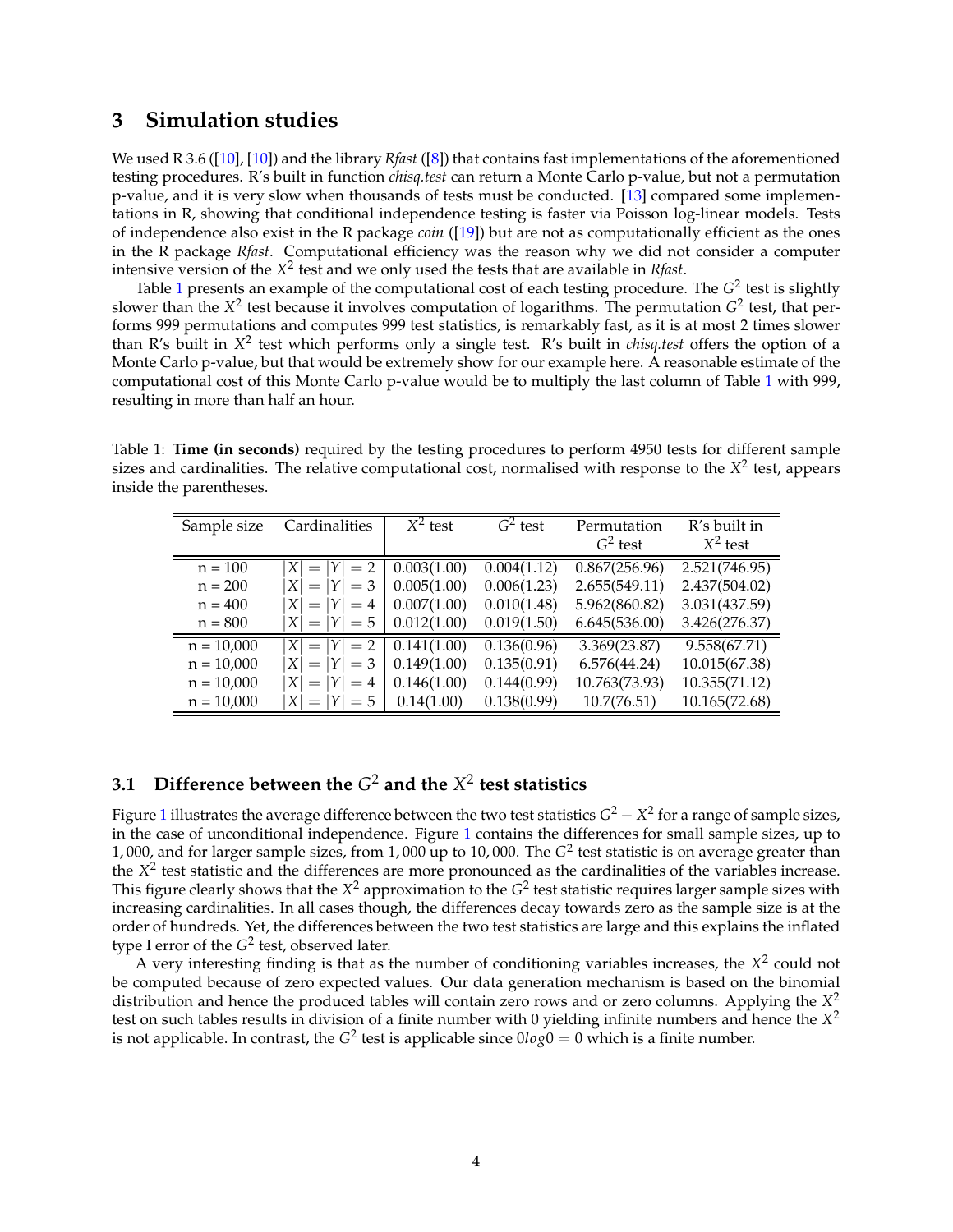#### **3.2 Type I error**

At first we will consider the type I error of the three hypothesis testing procedures in four case scenarios. When both *X* and *Y* take 2 values, 3 values, 4 values and 5 values. These correspond to  $2 \times 2$ ,  $3 \times 3$ ,  $4 \times 4$ and  $5 \times 5$  contingency tables respectively. At first, we considered the type I error for the unconditional independence case scenario when the data were generated from a discrete uniform distribution  $U(0, i)$ , where  $i = 1, 2, 3, 4$ . This is a small case scenario and we did not examine it in more detail. We then generated random values from  $Bin(i, 0.5)$ , where  $i = 1, 2, 3, 4$  and most of the times yielded contingency tables with zero frequencies. The binomial distribution was the main distribution used thought the simulation studies. In all cases, we generated an *n* × 100 matrix, where *n* denotes the sample size and performed all 100 ∗  $(100 - 1)/2 = 4950$  tests with either testing procedure.

All results presented in Figures and Tables refer to the cases of the sample sizes being at most 1, 000. For larger sample sizes we only tested the  $X^2$  and the  $G^2$  tests and they exhibited nearly the same performance and were always size correct and hence not visualized.

Table 2: Proportion of times a testing procedure attained the type I error in the unconditional independence when the data were generated from a discrete uniform distribution and the sample sizes were at most 1,000. The highest proportions are bolded.

| Cardinalities   | $X^2$ test |       | $G2$ test Permutation $G2$ test |
|-----------------|------------|-------|---------------------------------|
| $ X  =  Y  = 2$ | 7/8        | 7/8   | 2/8                             |
| $ X  =  Y  = 3$ | 6/7        | 5/7   | 7/7                             |
| $ X  =  Y  = 4$ | 3/7        | 0/7   | 5/7                             |
| $ X  =  Y  = 5$ | 4/11       | 0/11  | 9/11                            |
| Totals          | 20/33      | 12/33 | 23/33                           |

Figure [3](#page-9-0) illustrates the estimated type I error of all testing procedures when testing the unconditional independence of two variables, for various sample sizes and cardinalities of the variables. The most accurate is the  $X^2$ , followed by the permutation  $G^2$ , whereas in all cases, except for Figure [3\(](#page-9-0)a), the  $G^2$  test shows an inflated type I error.

By examining Figure  $4$  we can see that the conclusions change. The  $G<sup>2</sup>$  test exhibits the worst performance in terms of type I error, as it is either too conservative, i.e. it rejects less frequently than it should, or it is very risky as it tends to reject more frequently. The *X* 2 test seems to perform adequately, but when the cardinalities of the variables are equal to 5, it becomes too conservative. The permutation  $G^2$  test on the other hand is the only that holds the type I error within the acceptable limits.

Finally, Figure [5](#page-11-0) yields different conclusions again. The permutation G<sup>2</sup> test still remains size correct, but the  $X^2$  test performs adequately only in two cases, with  $|X| = |Y| = 2$  and  $|X| = |Y| = 3$ . In the other two cases, it could not be computed, due to the conditional contingency tables formed, that contain rows and or columns with zero frequencies ,and hence the  $X^2$  test statistic could not be computed. the  $G^2$  test on the other hand almost never rejects the conditional independence.

Among the three testing procedures, the *G* <sup>2</sup> manifests the worst performance in terms of attaining the type I error as it was size correct in only 11 out 130 times (8.46%), as depicted in Table [3.](#page-5-0) The X<sup>2</sup> test performed better as it was size correct in 76 out 130 times (58.46%), whereas the permutation  $G^2$  test was size correct in 120 out of 130 times (92.31%). If we examine Table [3](#page-5-0) more closely, we can draw more specific and more targeted conclusions. Specifically, when testing the (unconditional) independence between two variables, the following can be said. The *X* 2 test exhibited the best performance, followed by the permutation  $G<sup>2</sup>$  test. The  $G<sup>2</sup>$  test had the worst performance, as it was size correct in almost 1 out of 4 times.

At this point let us remind the reader about the necessary condition the expected values should satisfy. The number of cells whose expected values is less than 5 should be no more than 20%-25% and no cell must contain 0 frequencies. According to [\[6\] \[6\]](#page-14-3), no cell should contain expected values that are less than 3. This does not hold true for the  $X^2$  test and this is clearly observed in Figure [3,](#page-9-0) where we can see that even for small sample sizes*,* the  $X^2$  retains the nominal significance level (5%). When we move downwards Table [3](#page-5-0)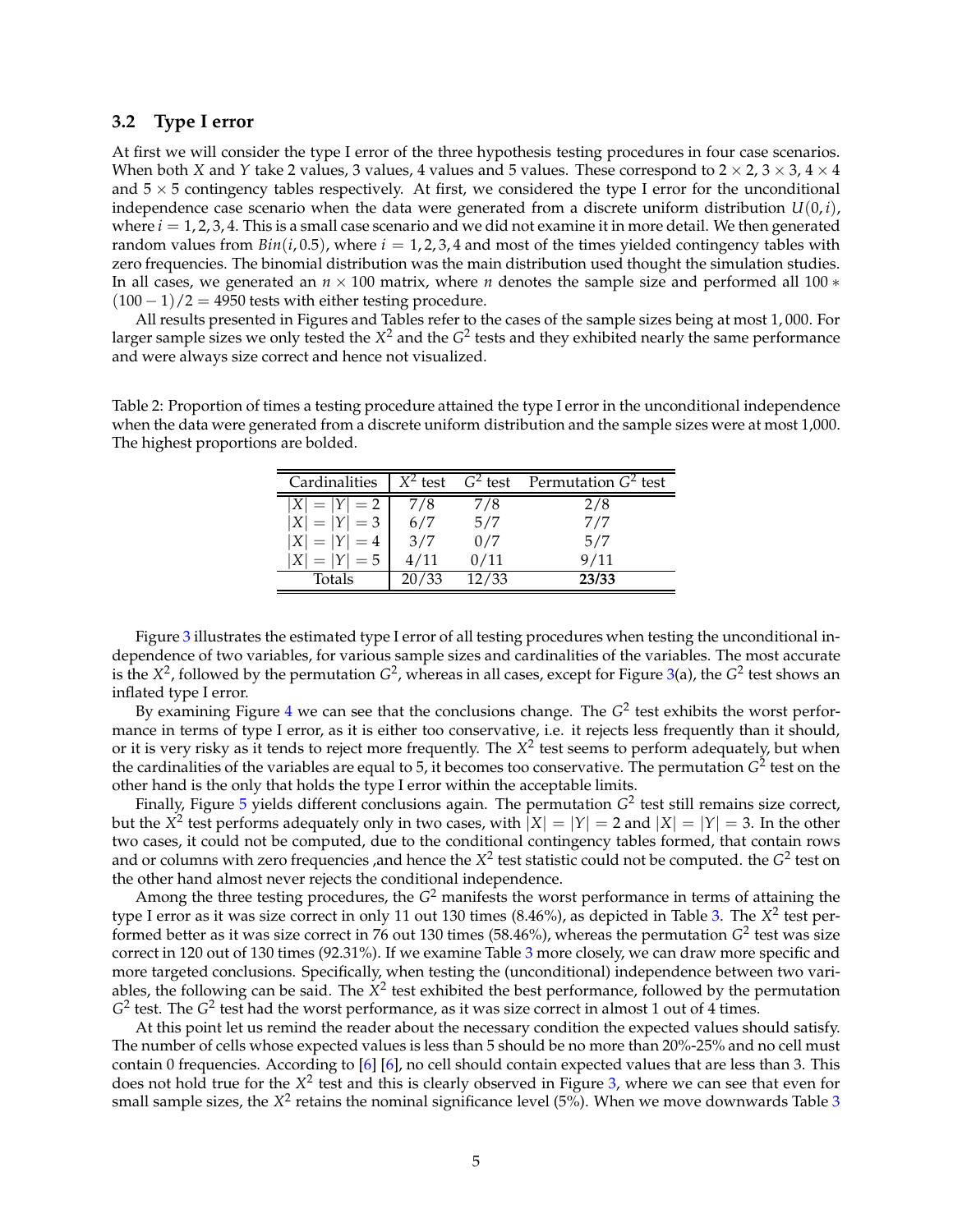we draw another interesting conclusion. The permutation  $G^2$  test, unlike the  $X^2$  test is size correct in the majority of the cases.

| # of conditional variables | Cardinalities                    | $\overline{X}^2$ test | $\overline{G^2}$ test | Permutation $G^2$ test |
|----------------------------|----------------------------------|-----------------------|-----------------------|------------------------|
|                            | $= 2$<br>Χ<br>$=$ $\overline{ }$ | 8/8                   | 6/8                   | 6/8                    |
| $Z=0$                      | Χ<br>$=$ 3<br>$= Y $             | 7/7                   | 1/7                   | 7/7                    |
|                            | Χ<br>$=4$                        | 7/7                   | 0/7                   | 6/7                    |
|                            | Χ<br>$=5$                        | 11/11                 | 0/11                  | 9/11                   |
| Totals                     |                                  | 33/33                 | 7/33                  | 28/33                  |
|                            | $= 2$<br>Χ                       | $\overline{8/8}$      | $\overline{0/8}$      | $\overline{8/8}$       |
| $Z=1$                      | Χ<br>$=$ 3                       | 6/7                   | 0/7                   | 3/7                    |
|                            | Χ<br>$=4$<br>$=$ $\overline{ }$  | 9/15                  | 3/15                  | 14/15                  |
|                            | Χ<br>$=5$<br>$=$ $\overline{ }$  | 2/21                  | 0/21                  | 21/21                  |
| Totals                     |                                  | 25/51                 | 3/51                  | 46/51                  |
|                            | $= 2$<br>Χ<br>$=$ $\overline{ }$ | 11/11                 | 0/11                  | 11/11                  |
| $Z = 2$                    | Χ<br>$=$ 3                       | 7/13                  | 1/13                  | 13/13                  |
|                            | Χ<br>$=4$                        | 0/3                   | 0/11                  | 11/11                  |
|                            | Χ<br>$= 5$                       | 0/11                  | 0/11                  | 11/11                  |
| Totals                     |                                  | 18/46                 | 1/46                  | 46/46                  |

<span id="page-5-0"></span>Table 3: Proportion of times a testing procedure attained the type I error for the different cases when the data were generated from a binomial distribution and the sample sizes were at most 1,000. The highest proportions are bolded.

#### **3.3 Power**

Power comparisons of testing procedures are meaningful only for tests that are size correct. For this reason, we should compare only the  $X^2$  with the permutation  $G^2$  in the case of unconditional independence. We have compared all three tests though in the unconditional independence case scenario. The specific alternatives we used are described as follows.

- 1. For a range of values of *b*, from -3 up to 3, increasing with a step-size equal to 1 do the following steps.
- 2. Generate *n* values  $x_i$  from a  $Bin(|X|, 0.5)$ , where  $i = 1, ..., n$  and  $|X|$  is the cardinality of the variable *X*.
- 3. Compute  $p_i = \frac{e^{-sign(b)+bx_i}}{1+e^{-sign(b)+b}}$  $\frac{e^{-\frac{\alpha}{2}S_n(\psi)+\beta x_i}}{1+e^{-sign(b)+bx_i}}$ , where  $sign(.)$  is the sign function that returns the sign of a number.
- 4. Generate *n* values  $y_i$  from  $Bin(|Y|, p_i)$ , where  $|Y|$  is the cardinality of the variable  $Y$  and  $|Y| = |X|$ .
- 5. Repeat steps 2-4 1000 times.
- 6. Compute the power as the proportion of times the  $H_0$  is rejected.

Figures [6](#page-12-0) and [7](#page-13-0) visualize the estimated powers for a range of different alternatives when the cardinalities of the variables are equal to 2 and 4. The powers are similar for the other cases and hence omitted for brevity. We observe that the estimated power levels are similar for all three tests. We emphasize that the power of the *G* <sup>2</sup> presented in Figure [7](#page-13-0) is not comparable to the powers of the *X* 2 test and the parametric *G* 2 test because it was not size correct (see Figures [3](#page-9-0) - [5](#page-11-0) and Table [1\)](#page-7-0).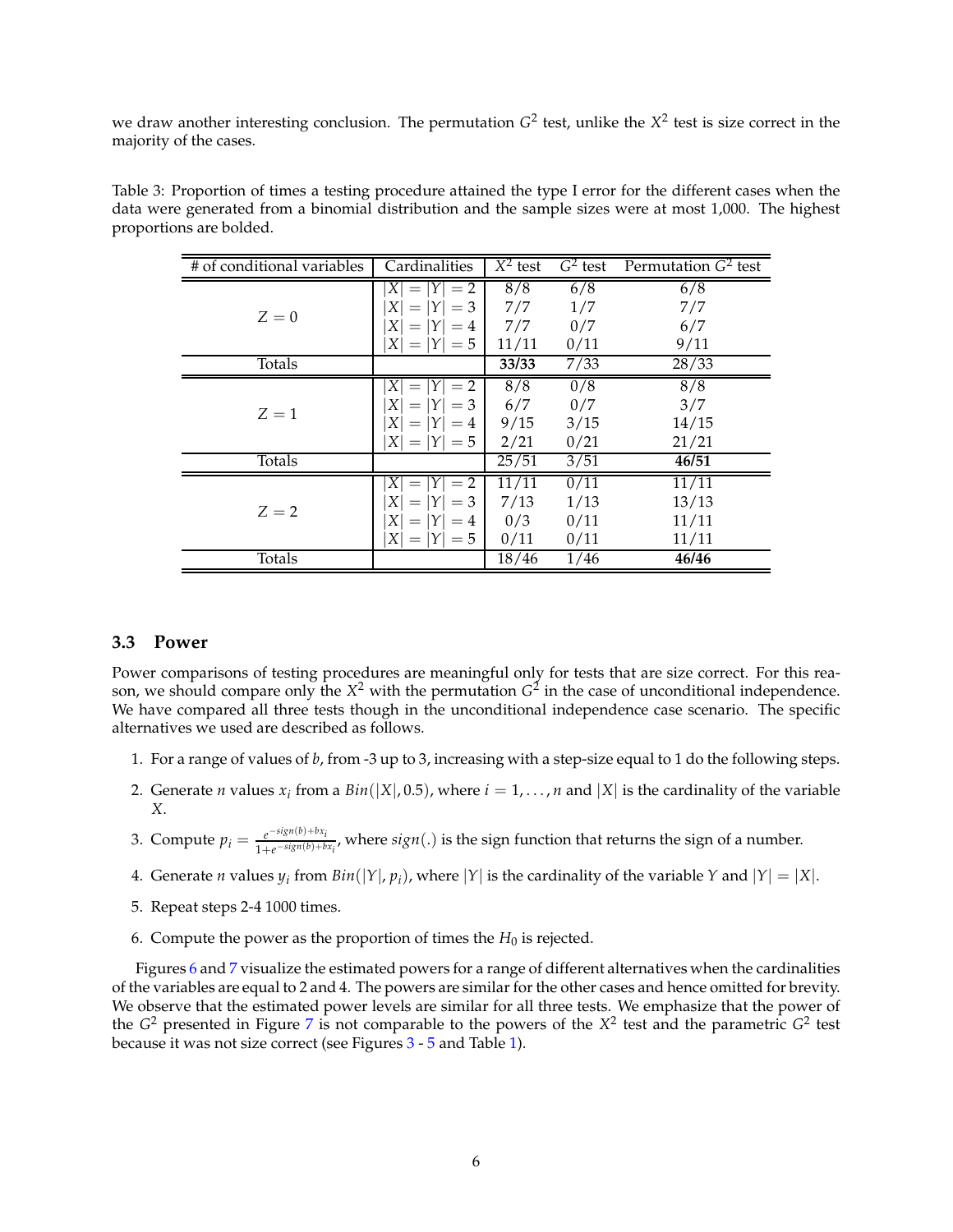#### **4 Conclusions**

We performed Monte Carlo simulation studies aiming to provide evidence as to the suitability of two popular tests for independence of categorical variables. The simulations proved useful and we drawn very interesting conclusions. We highlight that the following conclusions apply to sample sizes of at most equal to 1, 000.

When testing the (unconditional) independence of two variables, the G<sup>2</sup> test never attained the type I error when the variables contain 3 or more values (or levels). When the variables take 3 values, the *G* 2 test was size correct only for large sample sizes. On the contrary, the *X* <sup>2</sup> and the permutation *G* 2 test were size correct in almost all examined cases, regardless of the sample size and of the number of values the categorical variables could take. This is a strong evidence that the rule of thumb regarding the unsuitability of the *X* 2 test with zero value frequencies and/or expected values being less than 5 does not hold true and should be carefully re-examined. Based on our simulations, we have some ground to say that the rule's validity seems to be rather small or negligible.

When testing conditional independence of two variables, with 1 or 2 conditioning variables, the permutation *G*<sup>2</sup> test was the only one among the three competitors that performed satisfactorily. It was the most accurate, in terms of attaining the type I error, in more than 90% of the examined cases, followed by the X<sup>2</sup> which was size correct in only 58% of the cases. The G<sup>2</sup> test was size correct in less than 10% of the examined cases. The value of the  $G^2$  test statistic was always greater than that of the  $X^2$  test, but this difference was diminishing with increasing sample sizes. On the other hand, the *X* 2 could not always be computed due to infinite divisions.

On the other hand, when the sample sizes are at the orders of thousands and higher, use of the *X* 2 and of the  $G^2$  is strongly suggested as they both perform equally well. They are always size correct and poses similar levels of power. Both of them are also computationally extremely efficient, hence we suggest application of either of them with large sample sizes. Computational efficiency and statistical accuracy are two essential components of a test in the current era of massive and big data.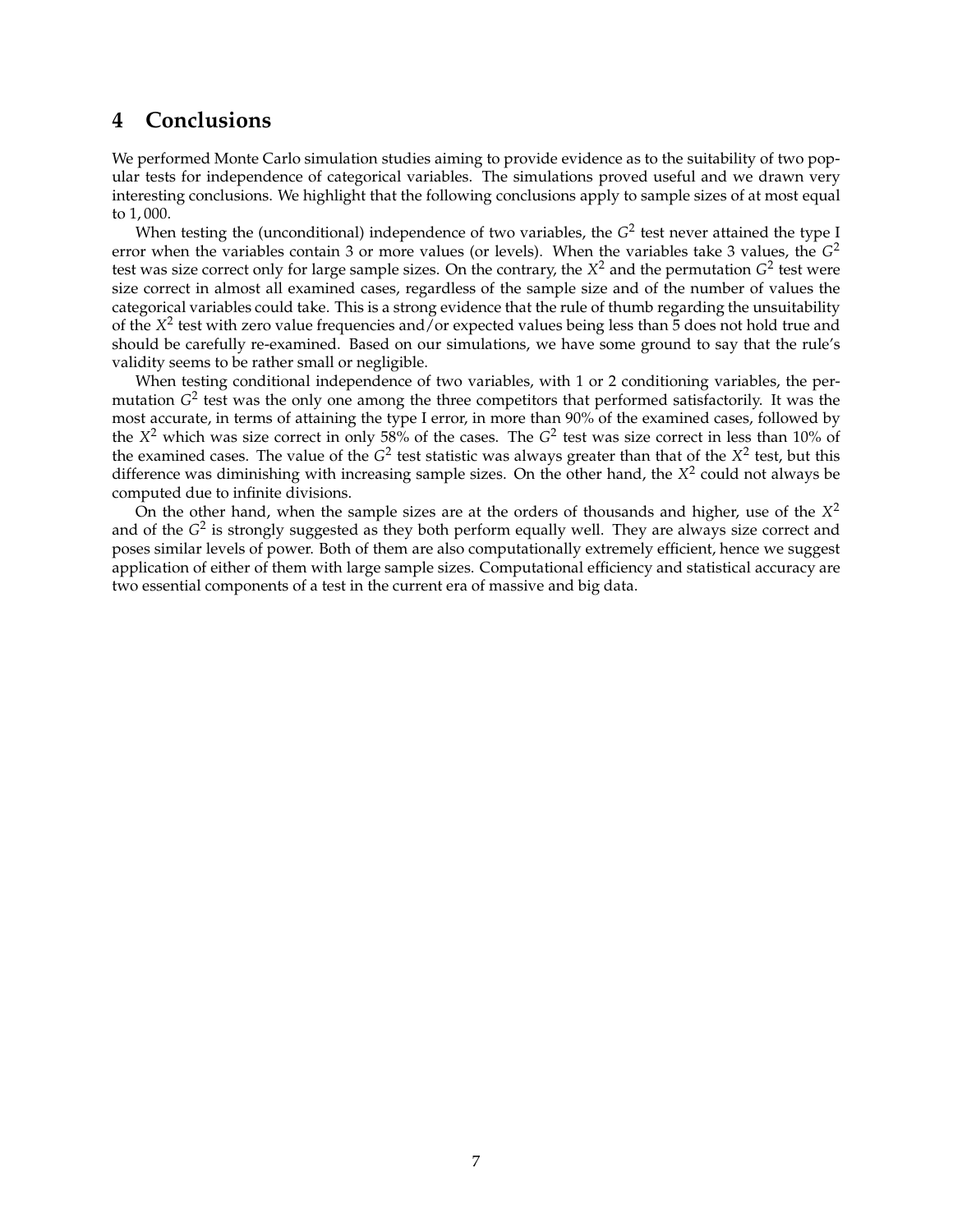

Sample sizes up to 1, 000, increasing by a step equal to 20.

<span id="page-7-0"></span>Figure 1: Average difference between the  $G^2$  and the  $X^2$  ( $G^2 - X^2$ ) test statistics. The range of sample sizes (in the first row goes up to 1, 000, each time increasing by a step equal to 20. The range of sample sizes in the second row varies from 1, 000 up to 10, 000 increasing by a step equal to 1, 000. The first column refers to unconditional independence, while the second and third columns refer to conditional independence with 1 and 2 conditioning variables respectively. The cardinalities of the variables are showed with different colours. In the first row, the  $X^2$  could not be computed for all cases with 1 and 2 conditioning variables. In order to be consistent, in the second row, the the  $\bar{X}^2$  was not be computed for all cases either.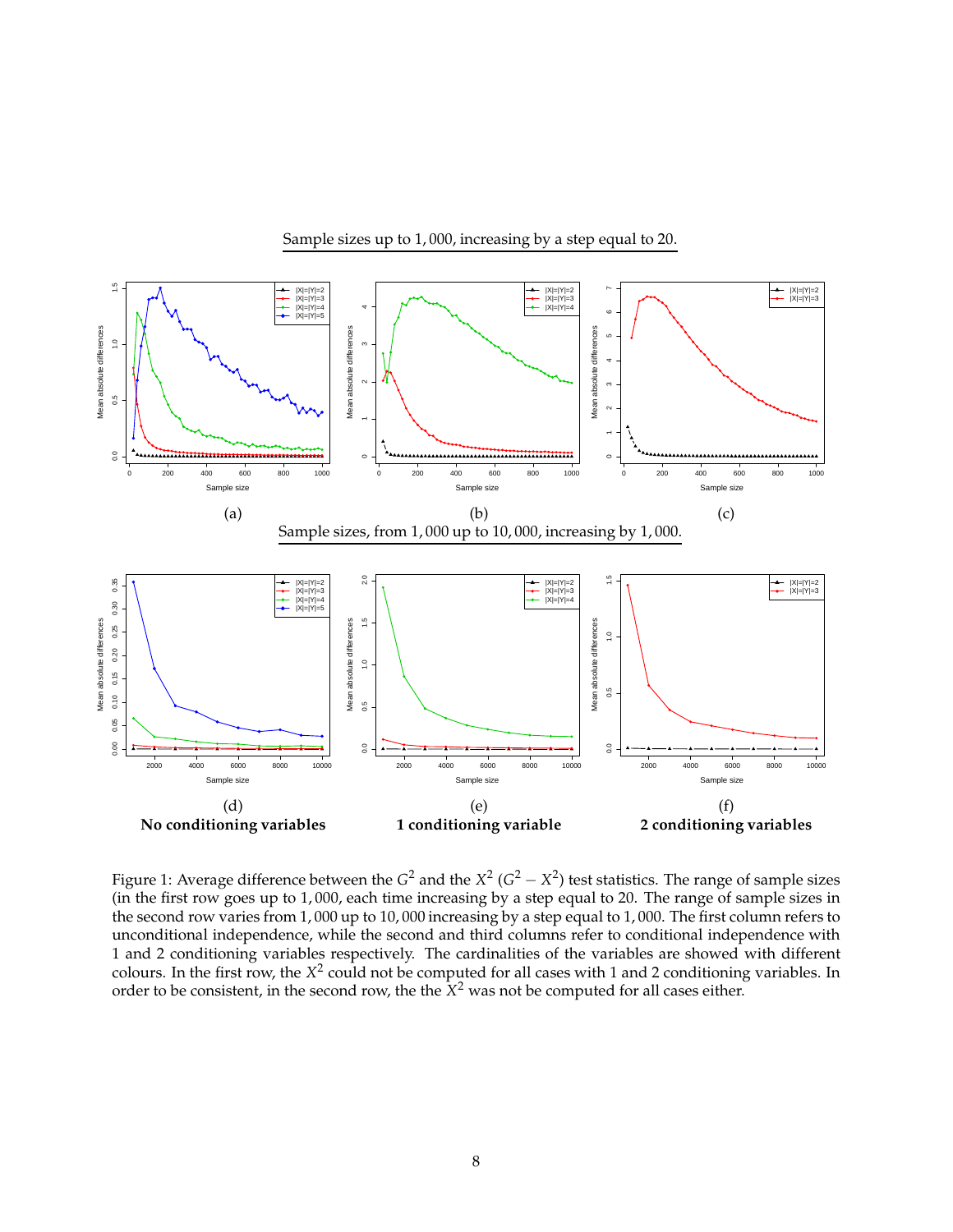

Figure 2: Estimated type I error of the  $G^2$ , permutation  $G^2$  and  $X^2$  tests of independence as a function of the sample size with no conditioning variable. The data were generated from a discrete uniform distribution and the sample sizes were at most 1, 000.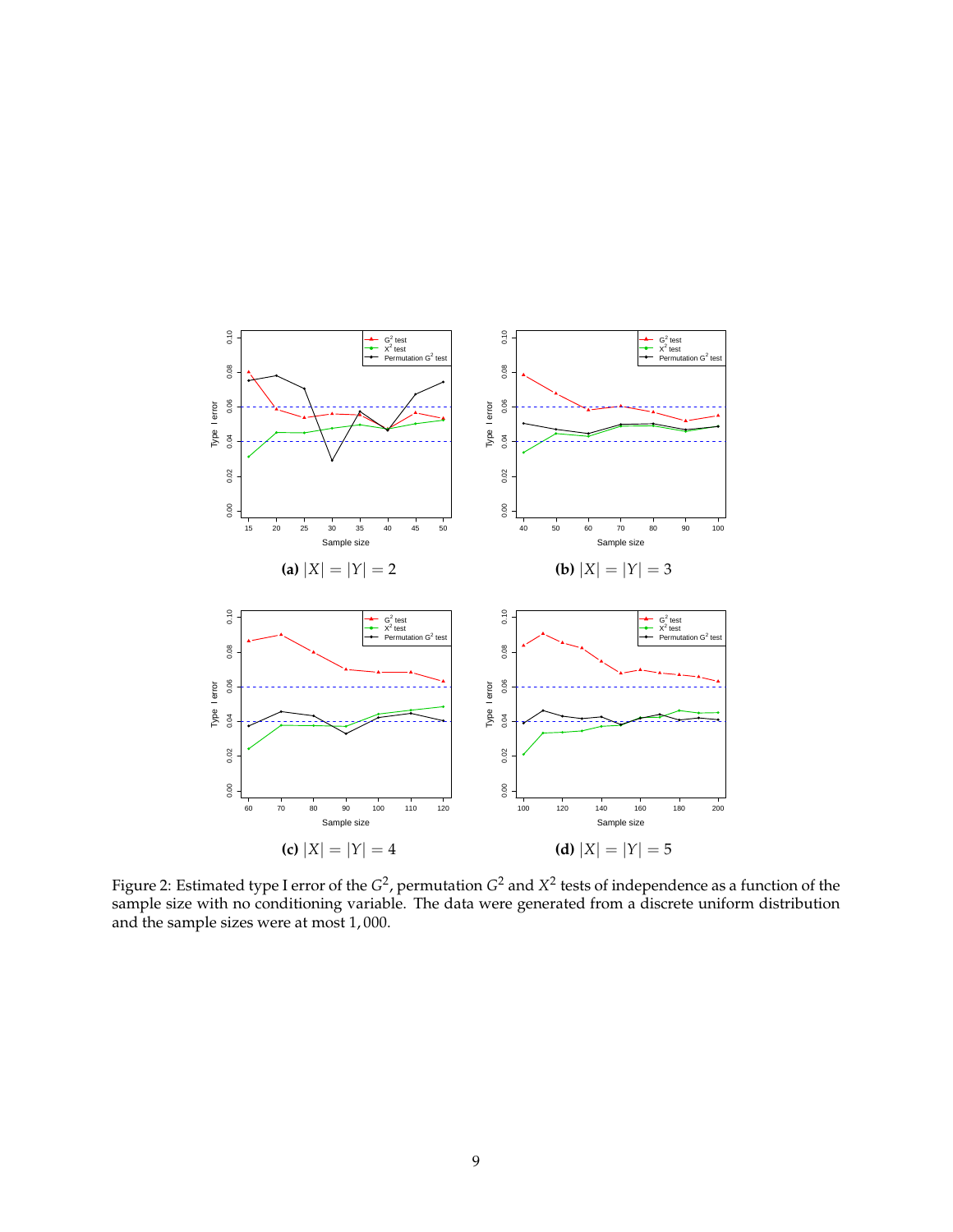

<span id="page-9-0"></span>Figure 3: Estimated type I error of the  $G^2$ , permutation  $G^2$  and  $X^2$  tests of independence as a function of the sample size with no conditioning variable. The data were generated from a binomial distribution and the sample sizes were at most 1, 000.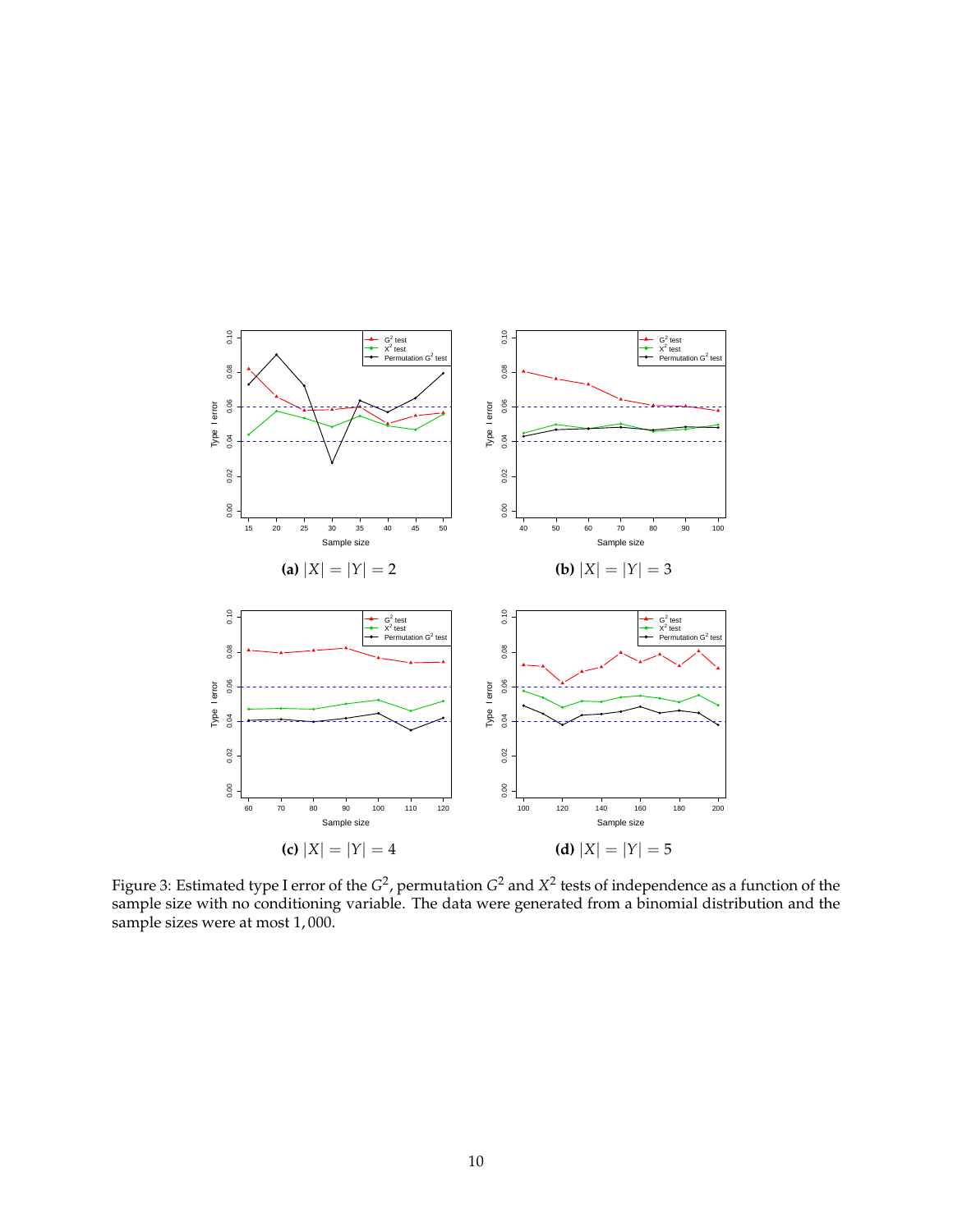

<span id="page-10-0"></span>Figure 4: Estimated type I error of the  $G^2$ , permutation  $G^2$  and  $X^2$  tests of independence for different cardinalities as a function of the sample size with 1 conditioning variable. The data were generated from a binomial distribution and the sample sizes were at most 1, 000.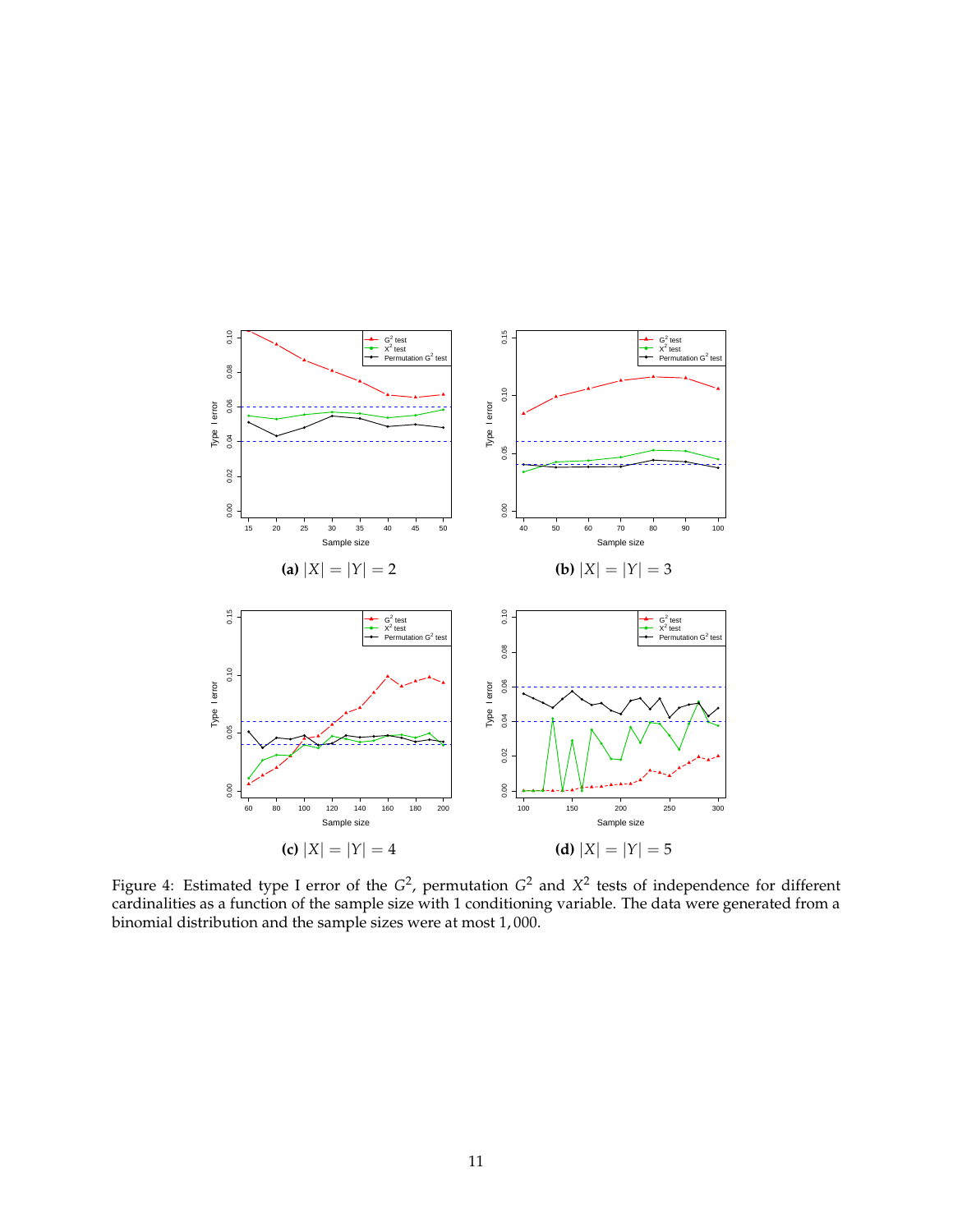

<span id="page-11-0"></span>Figure 5: Estimated type I error of the  $G^2$ , permutation  $G^2$  and  $X^2$  tests of independence for different cardinalities as a function of the sample size with 2 conditioning variables. The data were generated from a binomial distribution and the sample sizes were at most 1, 000.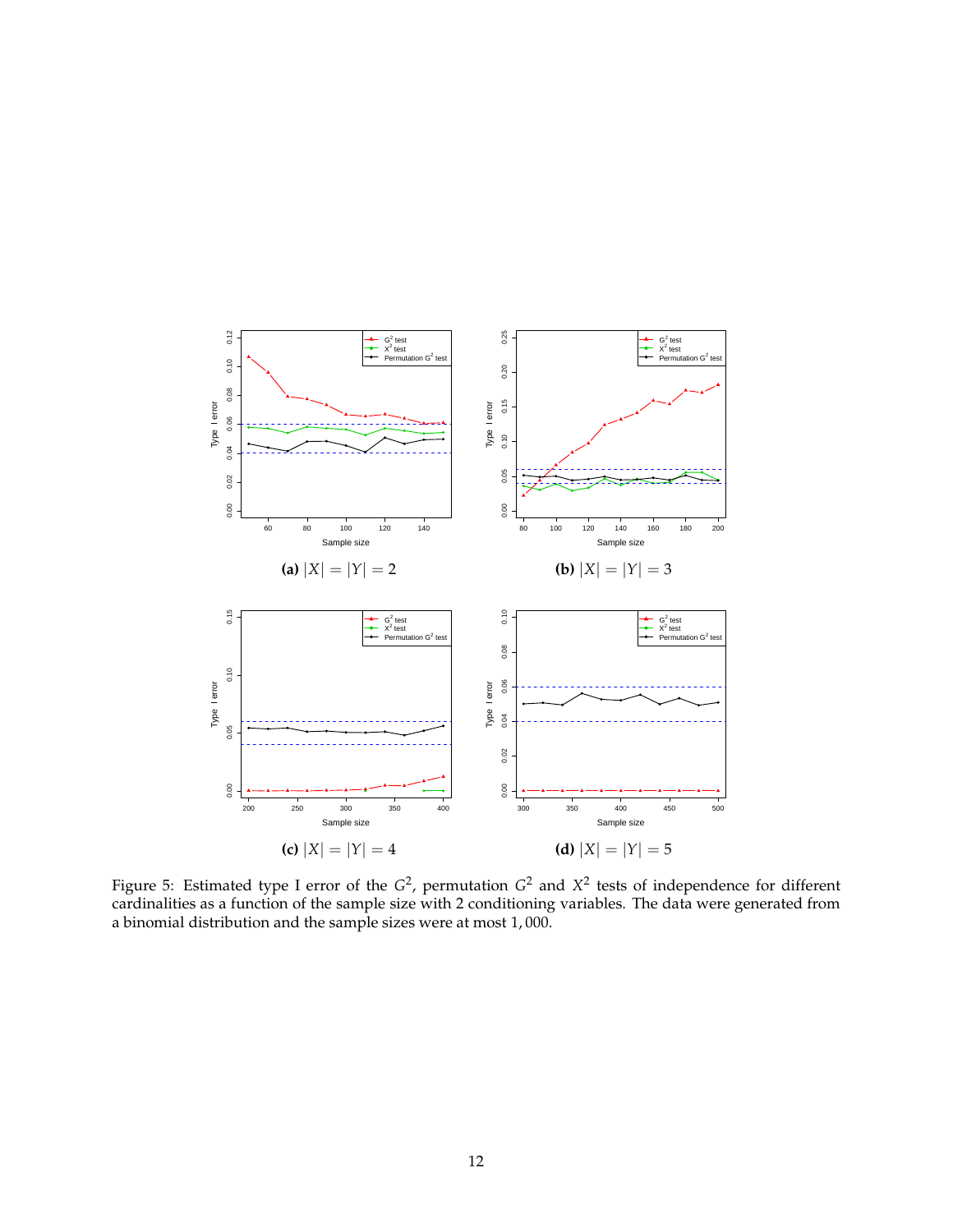

<span id="page-12-0"></span>Figure 6: Estimated power of the  $G^2$ , permutation  $G^2$  and  $X^2$  tests of independence as a function of the sample size when  $|X| = |Y| = 2$  and with no conditioning variable. The data were generated from a binomial distribution and the sample sizes were at most 1, 000.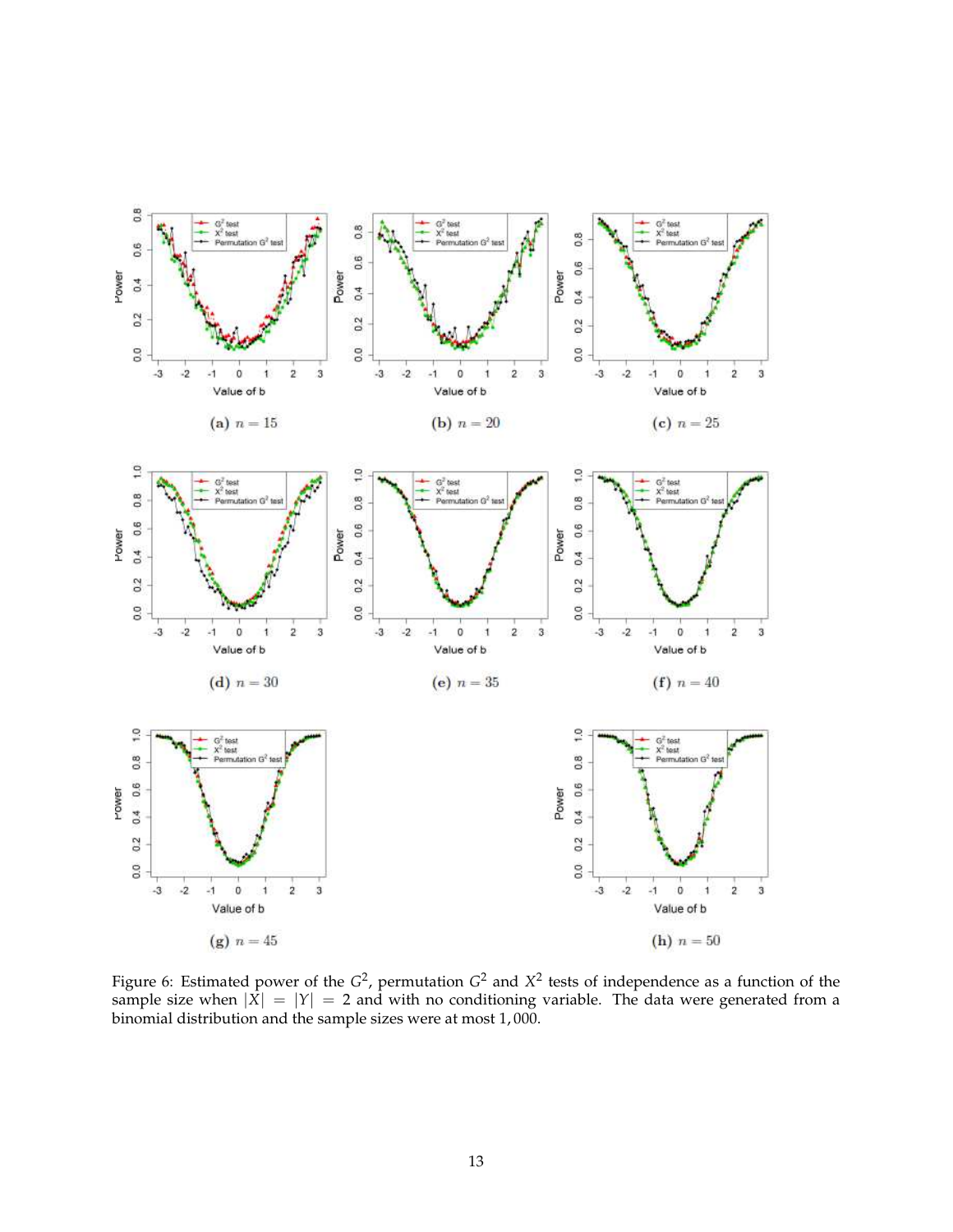

<span id="page-13-0"></span>Figure 7: Estimated power of the  $G^2$ , permutation  $G^2$  and  $X^2$  tests of independence as a function of the sample size when  $|X| = |Y| = 4$  and with no conditioning variable. The data were generated from a binomial distribution and the sample sizes were at most 1, 000.